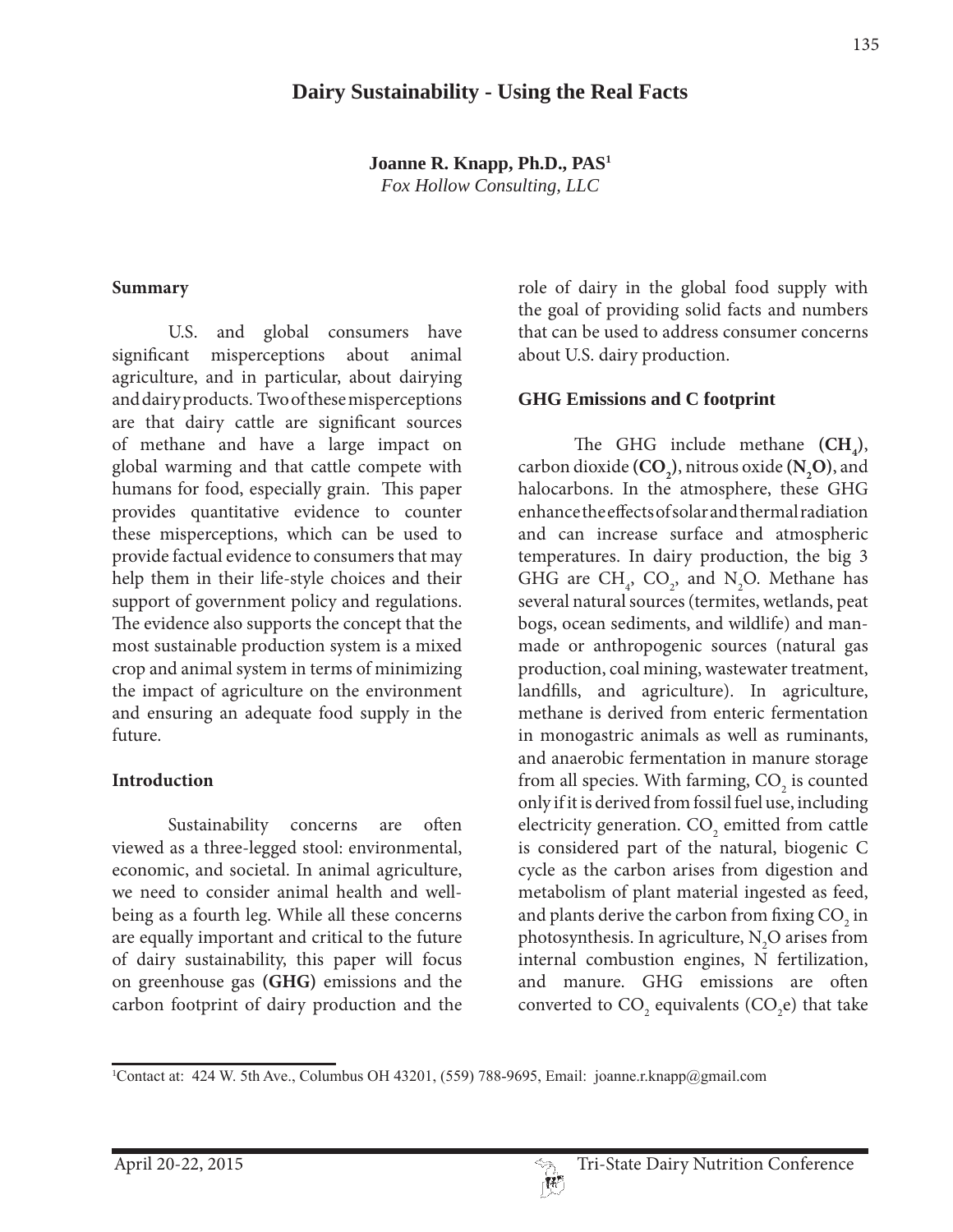into account the different half-life and radiative forcing of the gases and thus their potential for atmospheric warming.

### *Myth: cattle are major GHG emitters*

### *Fact: Dairy cattle are a minor contributor to total anthropogenic GHG emissions in the U.S.*

 Globally, dairy animals contribute only 4% to anthropogenic GHG emissions (EPA, 2011a). There are 1.46 billion cattle around the globe, of which 266 million are lactating cows (FAOSTAT, 2015). In developed countries, the contribution of anthropogenic GHG emissions from dairy cattle is even lower due to increased livestock productivity and dilution by emissions from other sectors (Knapp et al., 2014). In the U.S., dairy cattle operations directly contribute 0.55% to anthropogenic GHG emissions (EPA, 2011b; Knapp et al., 2014), and the entire dairy production chain accounts for less than 2.9% (Thoma et al., 2010; Figure 1). The second number may be an over-estimate due to inclusion of GHG emissions associated with the production of co-product feedstuffs, such as soybean meal and dried distillers' grains and other assumptions made in the life-cycle assessment (Thoma et al., 2010). That study resulted in an estimate of 2.05 lb  $CO<sub>2</sub>e/lb$  milk, whereas a FAO study  $(2010)$  gives ~1.10 lb  $CO<sub>2</sub>e/lb$  milk.

So why are we concerned about  $\text{CH}_4$ ? It's partly political, partly economic. The U.S. EPA has focused on emissions from  $CH<sub>4</sub>$ and  $N_2O$  in international policy discussions because they are less expensive to mitigate than  $CO_2$  emissions since  $CO_2$  is associated with fossil fuel use and economic development. Frequently at the farm level,  $\text{CH}_4$  mitigation approaches can increase profitability, as well as being environmentally beneficial. Secondly, methane from enteric fermentation and manure

comprise more than 40% of the GHG emissions associated with fluid milk production in the U.S. (Thoma et al., 2010). Thus, if we implement strategies to decrease methane per unit of milk produced, we can lower the dairy C footprint. There are good opportunities to further reduce GHG emissions per unit of milk and keep dairy products competitive (Knapp et al., 2011).

 With regards to providing an adequate and nutritious food supply, it's more meaningful to look at GHG emissions per unit of product, which is termed methane intensity. In the U.S. and other developed countries, we have the most efficient dairy production systems in terms of GHG emissions per unit of milk (Figure 2).

*Fact: Production practices in the U.S. minimize the environmental impact of dairying.*

### **Sustainable Intensification**

 Globally, it's going to take improvements in production efficiency to produce enough dairy products to feed 9+ billion people in 2050, while minimizing the environmental impact of dairy production. This concept is being called "sustainable intensification" and is typified by dairy production in North America, Europe, Israel and other developed countries. FAO (2011) projects that global demand for dairy products will exceed 1.1 billion tons by 2050 due to increased population and per capita demand, or a 60% increase over 2010 (Cady and Green, 2015). Sustainable intensification has the potential to minimize the impact of increased dairy production on feed, water, and land utilization, as well as reducing GHG emissions per unit of milk. It is possible with existing management strategies and technology to increase milk production while decreasing the number of dairy cows and the feed and water required to support that production. On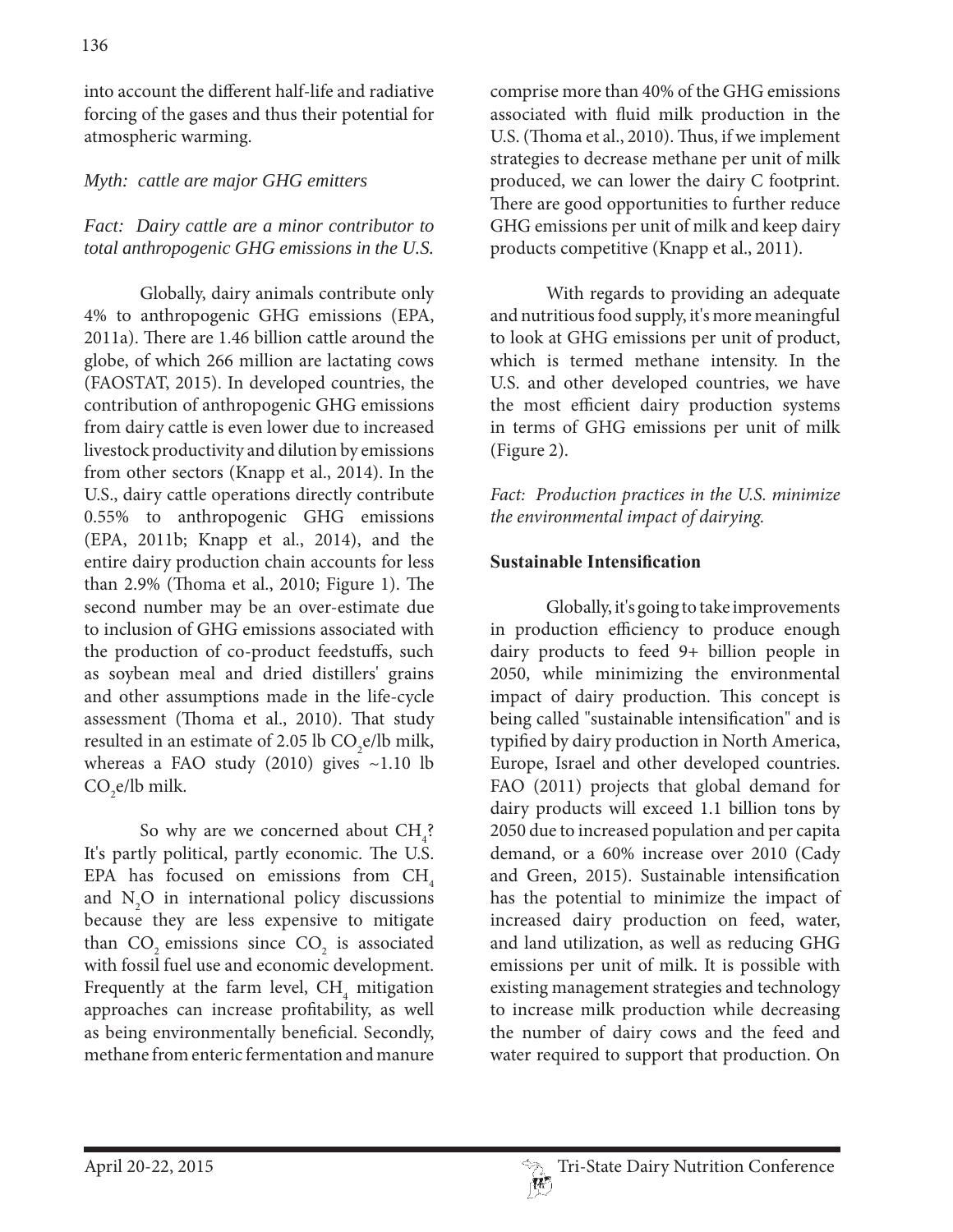a global basis, to achieve this would require increasing milk yields by 100 lb/cow/year, which is significantly greater than historical improvements of 22 lb/cow/year but less than the 285 lb/cow/year in the U.S. and other developed countries (Cady and Green, 2015; FAOSTAT, 2015).

### *Myth: Confined, intensive animal operations are bad for the environment.*

*Fact: Production efficiencies achieved in intensively managed dairy operations have the lowest environmental impacts in terms of GHG emissions and resource utilization per unit of product.*

# **Unique Role of Ruminants in Our Food Supply**

 Ruminant livestock have the unique capability of converting large amounts of inedible plant material to edible foods, e.g. milk and meat. Around the world, grazing land exceeds arable crop land by three-fold. Currently in the U.S. ~400 million acres are cropped, whereas there are over 615 million acres of grazing land. In addition to grazing and harvested forages, ruminants have a higher capacity than monogastric animals to utilize by-product feedstuffs.

 Human food production generates a significant amount of by-products as part of growing crops and processing (Figure 3). These by-products include crop residues, milling and oilseed by-products from primary processing, secondary products from the baking industry, etc., spent grains from the brewing, distilling, and ethanol industries, animal proteins from the slaughtering and rendering industries, and recycled food waste. From an economic standpoint, many of these byproducts have significant value and thus are termed

co-products, but from a human food supply perspective they are by-products.

*Myth: Livestock and poultry compete for food with humans.*

*Fact: The only part of U.S. dairy rations that's potentially edible by humans is grain, which comprises less than 20% of the total feed utilized in dairy production.* 

 By-products typically comprise 20 to 25% of livestock and poultry diets in the U.S. (Figure 4). In dairy production, rations also contain significant amounts of forage. The only part of dairy rations that's potentially edible is the grain, most commonly corn, including the grain portion of corn and small grain silages. The grain in silages is a grey area with regards to edible food. In the Midwest, it is very possible for a farmer to make the decision between chopping corn for silage or harvesting it for grain. However, in the Northeast, the growing season is not long enough to produce corn grain and growing corn silage is the best way to maximize crop yield on land that would otherwise be pasture or forest.

 Taking into consideration the amount of feed utilized in replacement heifer, dry cow, and lactating cow diets, the grain portion of dairy rations is less than 20% of the total feed. Given that the majority of the grain is corn, which for consumption by U.S. citizens is largely processed, the net amount of edible food used in dairy feeding is less than 10% (Figure 4). By adding 20% grain into lactating cow diets, milk production is increased by 67%, from 45 lb/day for grazing cows to 75 lb/day for cows fed TMR. It's analogous to a fuel additive that gives you more miles per gallon!

 How much by-product feedstuffs are produced in food processing? Over the 2009

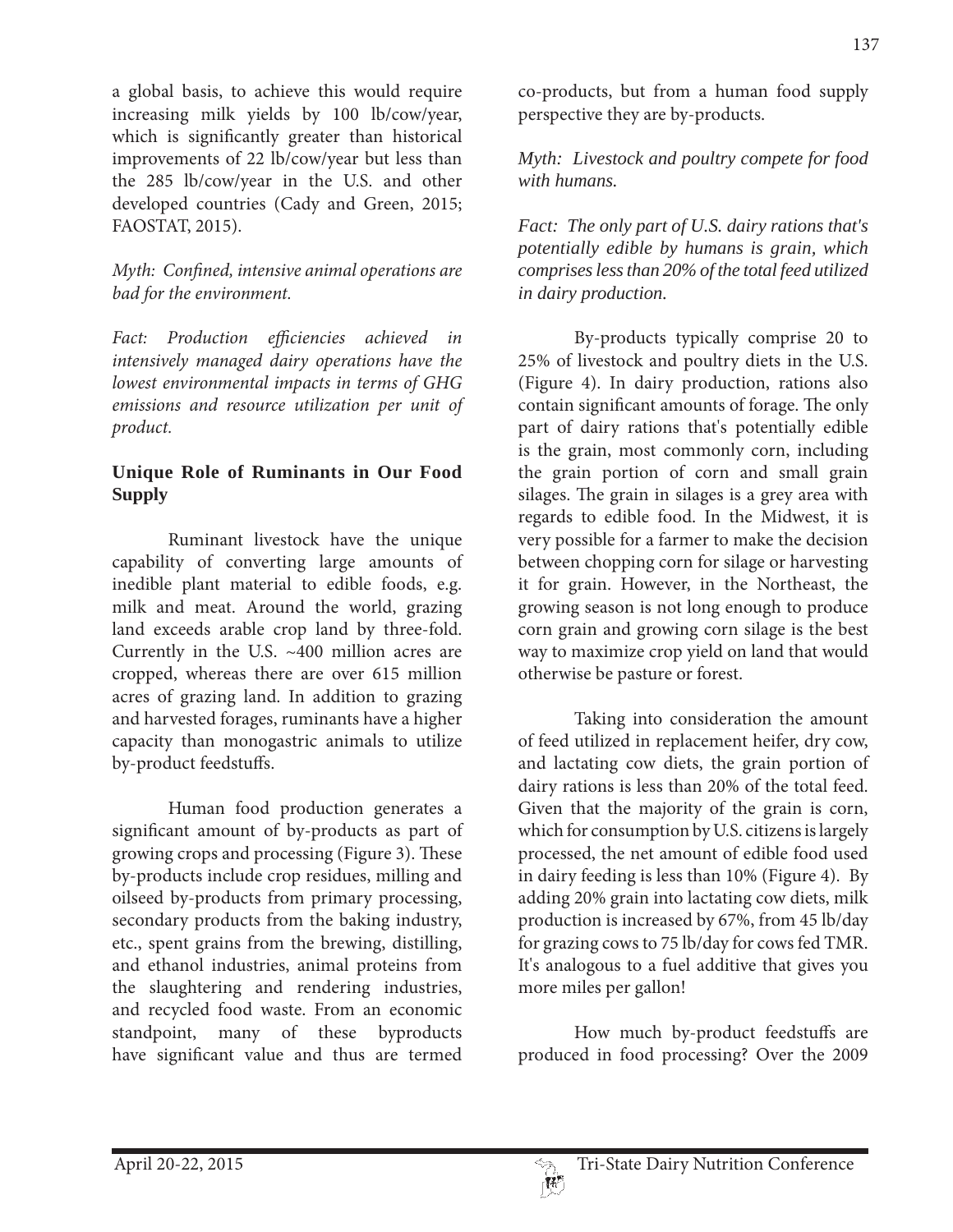to 2013 crop years, an estimated 137.5 million tons (as is basis) of by-products were produced from the primary processing of crops, oilseeds, fruits, vegetables, sugar beets, and almonds, and the net production of human food was 136.7 million tons (Knapp, 2015). Where would these by-products go if they weren't fed to livestock and poultry? They can be disposed of by composting, combusting, and fermenting to generate electricity, tilling back into the soil as an amendment, and landfilling. Composting and combusting can eliminate much of the solid mass, but this occurs with a substantial release of  $\mathrm{CO}_2$  into the atmosphere (Russomanno et al., 2012). It seems much better to capture this carbon in meat and milk. Annual U.S. landfill capacity is 134 million tons (EPA, 2013). Thus, feeding by-products to livestock and poultry reduces the C footprint of foods consumed by omnivores, vegetarians, and vegans. In essence, the most efficient food production system is a mixed crop and animal system.

*Fact: Production and processing of primary crops for human consumption in the U.S. generates as much by-products as it does edible food.*

 World-wide, by-products from grain and oilseeds generate 410 million tons of feedstuffs each year, with another 1890 tons of crop residues available for feed (Knapp and Cady, 2015). With continued increases in crop yields, it's conservatively estimated that there will be 574 million tons of by-products and 2640 millions tons of crop-residues available in 2050. This amount of feed can go a long way towards feeding livestock without compromising the food supply for humans, and in combination with improvements in animal agriculture, can provide an adequate supply of food for the global population without compromising the environment. The use of by-products reduces the need for grain feeding and results in more

food available for humans. There is a double benefit achieved in utilizing by-products in animal feeding, first, by sparing grain for human consumption, and secondly, by converting inedible feedstuffs to highly nutritious, edible animal products.

# **Conclusions**

 In this age of electronic communications, consumers have access to lots of information regarding agriculture and food production. However, not all of it is factual. To be prepared with facts and provide them openly when consumers seek them is in the best interest of all of us who are engaged in animal science and agriculture.

## **References**

Cady, R.A. and H. Green. 2015. Meeting 2050 global milk demand while freezing the environmental footprint of dairy production. Abstract submitted for the 2015 ADSA-ASAS Joint Annual Meeting. http://adsa.org.

EPA. 2011a. DRAFT: Global Anthopogenic Non-CO2 Greenhouse Gas Emissions: 1990- 2030. USEPA #430-D-11-003.

EPA. 2011b. Inventory of U.S. Greenhouse Gas Emissions and Sinks: 1990-2009. USEPA #430- R-11-005.

EPA. 2013. Municipal Solid Waste (MSW) in the United States: Facts and Figures 2008- 2012. http://www.epa.gov/epawaste/nonhaz/ municipal/msw99.htm.

EPA. 2015. Draft: Inventory of U.S. Greenhouse Gas Emissions and Sinks: 1990-2013. USEPA #430-R-15-xxx.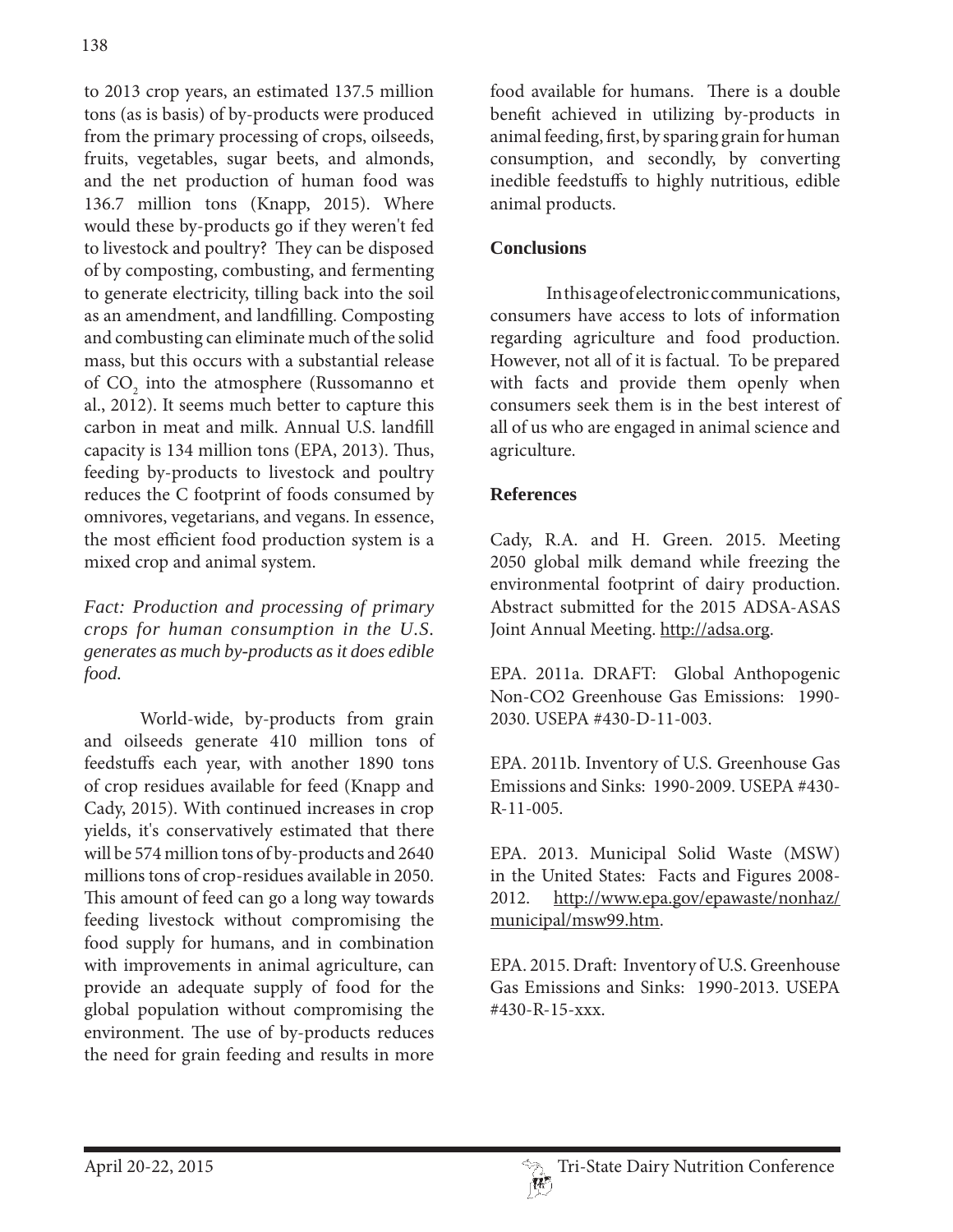FAO. 2010. Greenhouse Gas Emissions from the Dairy Sector: A Life Cycle Assessment. P. Gerber, T. Vellinga, C. Opio, B. Henderson, and H. Steinfeld. Rome, Italy.

FAO. 2011. World Livestock 2011 - Livestock in food security. Rome, Italy.

FAOSTAT. 2015. FAO Statistics Division. http://faostat3.fao.org/download/Q/QA/E.

Knapp, J.R. 2015. Co-existence: Edible Foods vs. Inedible Feeds in Our Food Production System. Submitted to Feedstuffs.

Knapp, J.R., and R.A. Cady. 2015. Crop and grazing land requirements to meet consumer demand for animal products in 2050. Abstract submitted for the 2015 ADSA-ASAS Joint Annual Meeting. http://adsa.org.

Knapp, J.R., J.L. Firkins, J.M. Aldrich, R.A. Cady, A.N. Hristov, W.P. Weiss, A.D.G. Wright, and M.D. Welch. 2011. Cow of the Future Research Priorities for Mitigating Enteric Methane Emissions from Dairy. Innovation Center for U.S. Dairy. http://www.usdairy. com/Public%20Communication%20Tools/ CowoftheFutureWhitePaper\_7-25-11.pdf.

Knapp, J.R., G.L. Laur, P.A. Vadas, W.P. Weiss, and J.M. Tricarico. 2014. Invited Review: Enteric methane in dairy cattle production: Quantifying the opportunities and impact of reducing emissions. J. Dairy. Sci. 97:3231-3261.

Russomanno, K.L., M.E. Van Amburgh, and R.J. Higgs. 2012. Utilization of byproducts from human food production as feedstuffs for dairy cattle and relationship to greenhouse gas emissions and environmental efficiency. Pp. 130-145, Cornell Nutrition Conference Proceedings.

Thoma, G., J. Popp, D. Nutter, D. Shonnard, R. Ulrich, M. Matlock, D.S. Kim, Z. Neiderman, N. Kemper, C. East, and F. Adom. 2010. Greenhouse Gas LCA for Fluid Milk. The Innovation Center for U. S. Dairy. http://www. usdairy.com/Sustainability/Science/Pages/ Science-Layout-2. aspx.

USDA Economic Research Service. 2015. Economic Research Service Dairy Data. http:// www.ers.usda.gov/data-products/dairy-data. aspx.

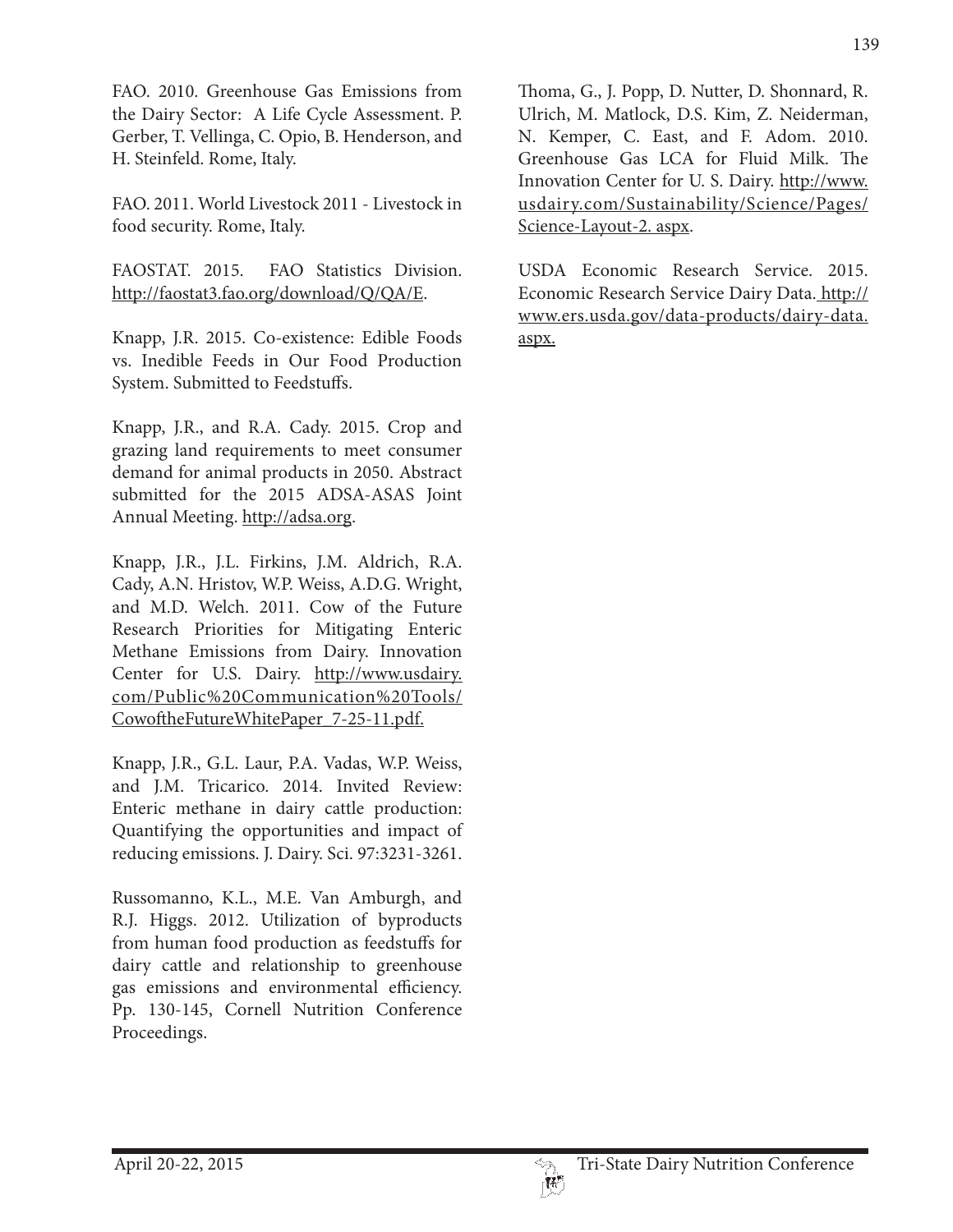

Figure 1. CO<sub>2</sub>e from dairy production and personal vehicles compared to 2012 total anthropogenic emissions in the U.S. Dairy production includes the entire chain from farm to consumer and is based on 9.235 million lactating cows + 9.2 million replacement heifers. Data from Thoma et al., (2010), EPA (2013), and USDA-ERS (2015). MT=metric tonne, and MMT=million metric tonnes.



Figure 2. GHG emissions per unit of milk for different regions around the world (FAO, 2010).